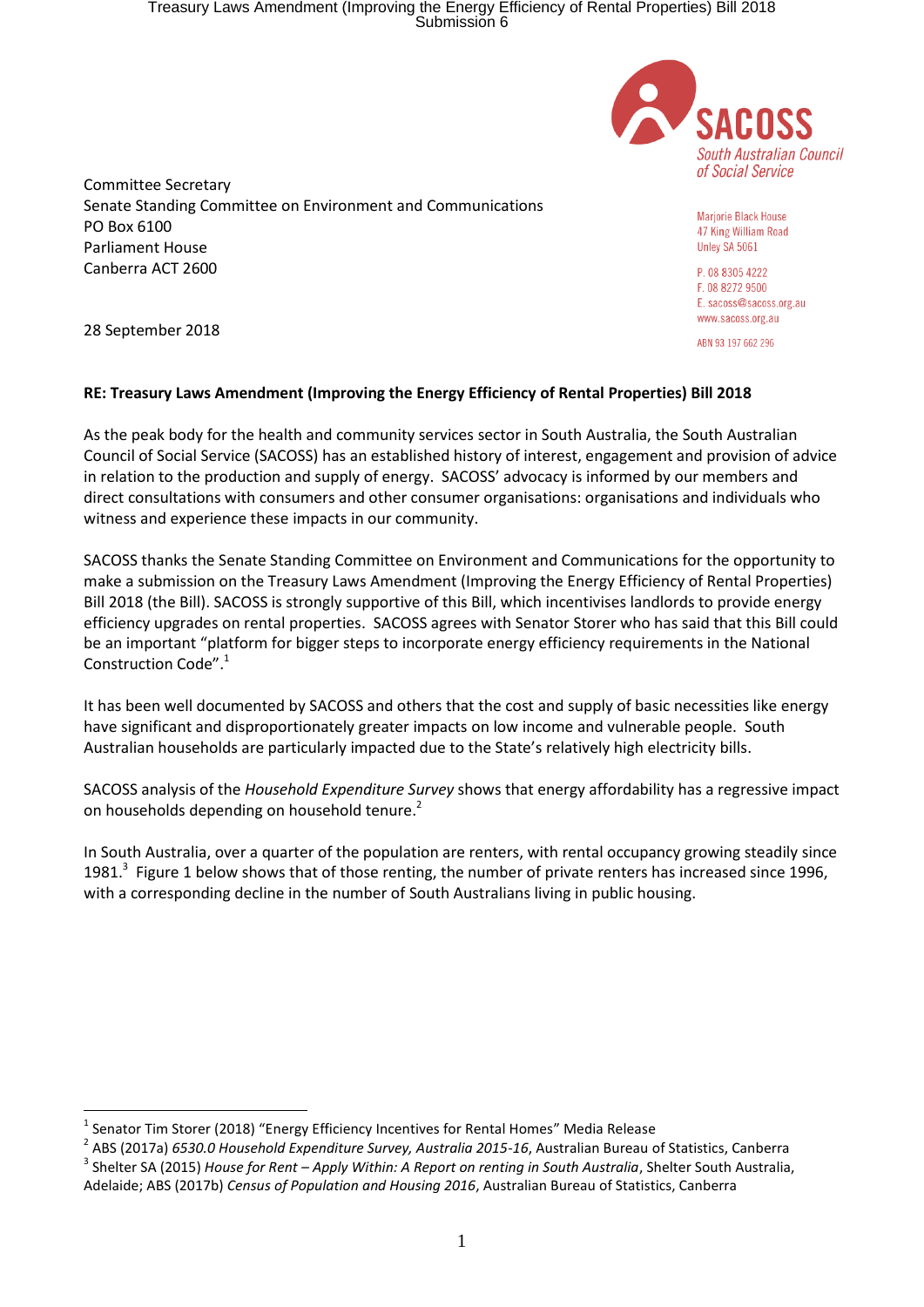## Treasury Laws Amendment (Improving the Energy Efficiency of Rental Properties) Bill 2018 Submission 6



**Figure 1: Rentals as a Proportion of All SA Households** *Source: SACOSS calculations from ABS Census data, 2001, 2016*

On average renter households have lower incomes than others (nationally \$267 per week or 15% below the average of all households).<sup>4</sup> This means it may be harder to afford energy efficient technology and activities which would help to lower household energy bills, such as insulation, glazing, upgrading water heaters or solar panels. And even if renters could afford such energy/cost saving technology, there are additional barriers to investing in it, including short term rental tenures and difficulties in gaining authorisation to alter elements of the rental property such as electrical wiring, fixtures or fixed appliances.<sup>5</sup>

Further, with energy costs being born by tenants, there is very little incentive for landlords to invest in energy saving technologies.

Energy inefficient housing places low income people at greater risk of energy bill stress, disconnection and going without life's essentials. It has also been well established that energy inefficient housing, particularly in the context of high prices, poses serious health and safety impacts. <sup>6</sup> There has been a significant amount of research undertaken across Australia which has demonstrated a clear link between housing quality and energy efficiency impacts on health and safety, particularly for vulnerable households.

The Low Income Energy Efficiency Program (LIEEP)<sup>7</sup> was a Commonwealth Government grants program, which provided 20 grants worth \$55.3 million to a consortia of government, business and community organisations to trial approaches to improve the energy efficiency of low income households and enable them to better manage their energy use. One of the key recommendations from the LIEEP GV Community Energy Report (the GV Report) relating to housing stock was to 'establish minimum dwelling energy efficiency standards for private and public rental properties'.<sup>8</sup>

Energy Consumers Australia (ECA) has received \$2 million of Commonwealth Government funding over three years to undertake Power Shift, an independent review of the LIEEP findings. The purpose of the

<u>.</u>

<sup>4</sup> ABS (2017c) *Census of Population and Housing 2016*, Australian Bureau of Statistics, Canberra

<sup>5</sup> QCOSS (2017) *Choice and Control: The Experience of Renters in the Energy Market*, Queensland Council of Social

Service, Brisbane<br><sup>6</sup> Centre for Urban Research RMIT University, Heatwaves, Homes and Health: Why household vulnerability to extreme heat is an electricity policy issue, November 201[7 http://cur.org.au/cms/wp-content/uploads/2017/11/heatwaves](http://cur.org.au/cms/wp-content/uploads/2017/11/heatwaves-homes-and-health-rmit_full-report.pdf)[homes-and-health-rmit\\_full-report.pdf](http://cur.org.au/cms/wp-content/uploads/2017/11/heatwaves-homes-and-health-rmit_full-report.pdf)

<sup>7</sup> See for example the GV Community Energy Power Down Project, Low income energy efficiency program, April 2016 <https://www.environment.gov.au/system/files/energymog/files/gv-community-energy.pdf>

 $^8$  Ibid p10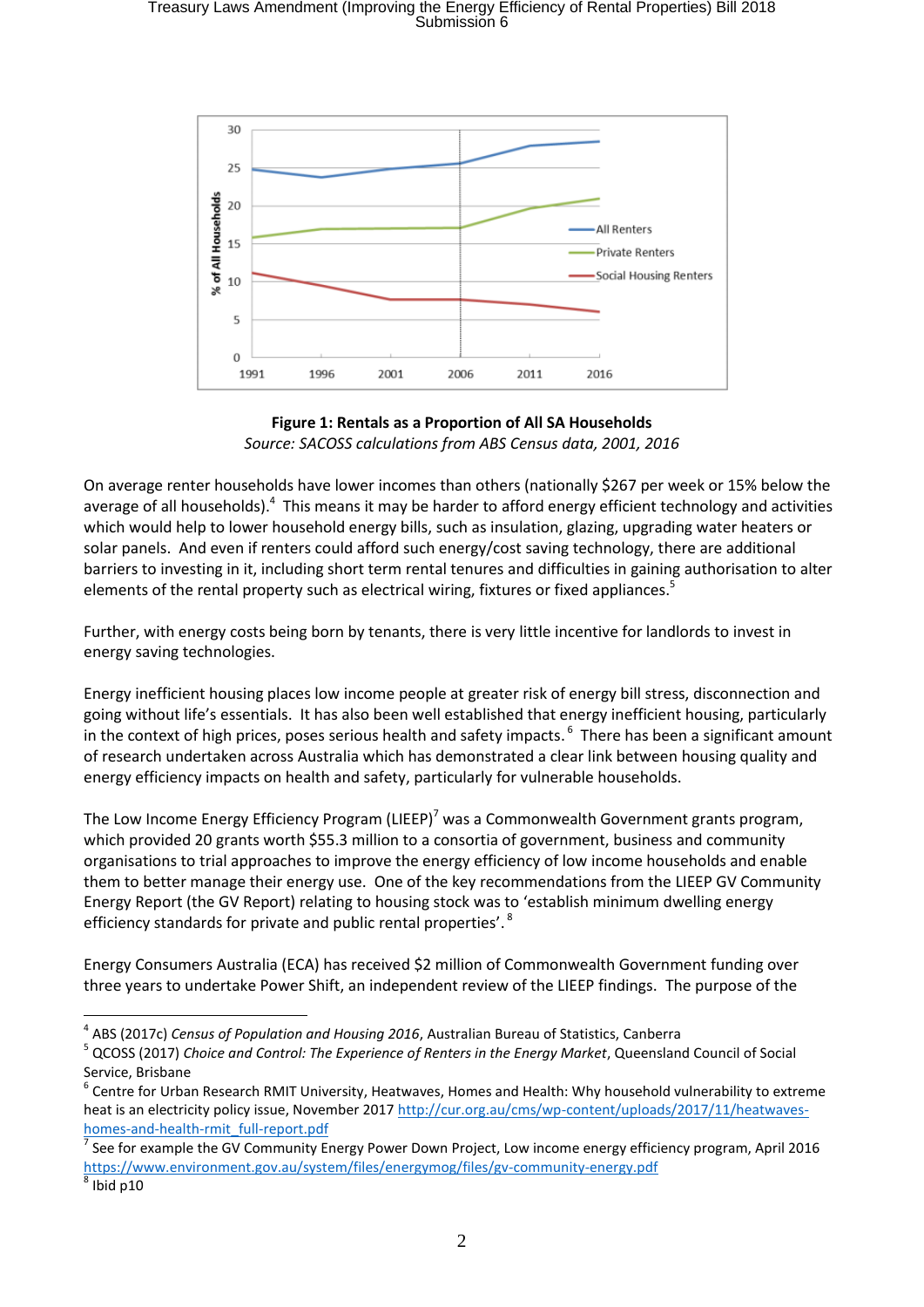Power Shift program is to use the evidence base of the LIEEP to encourage industry and government to develop products and programs that help consumers minimise bills and protect their health and safety.

In October 2017, Energy Consumers Australia (ECA) launched the Multiple Impacts of Energy Efficiency,<sup>9</sup> which has identified that energy efficiency measures can impact, amongst other things, the health and wellbeing of Australians.

A report released by the Centre for Urban Research, RMIT University (the RMIT Report), has drawn a clear causal link between energy costs and health and safety risks. The RMIT Report states that 'together, poor quality housing and high electricity costs compromise health and wellbeing in Australia'.<sup>10</sup>

The RMIT Report states there is 'a clear need for cross-sectoral collaboration between the energy, housing and appliance sectors to address household's exposure to indoor heat through housing deign, housing and appliance regulations and standards, retrofit programs, incentives and other schemes.<sup>11</sup> The Report highlights economical home ventilation as a priority, including ensuring there are windows and security doors which can be opened to reduce indoor temperatures overnight and mechanisms to encourage the installation of ceiling fans.

More broadly, the RMIT Report recommends:

- Improving housing quality and energy efficiency for heat vulnerable households, including strategies for public and private rental housing.
- Integrating heat vulnerability assessments into existing housing programs and services such as energy efficiency assessments and public housing maintenance inspections.
- Improving access to home air conditioning for households in extreme circumstances e.g. poor quality public housing, elderly and frail residents, chronic conditions exacerbated by extreme heat.<sup>12</sup>

If vulnerable people cannot afford to heat or cool their home, or their homes simply do not stay cool or warm, they can find themselves rapidly and gravely ill. A recent study by Dr Thomas Longden of the University of Technology Sydney<sup>13</sup> found a large number of deaths during heatwaves Australia wide, with Adelaide, on a per capita basis, having the highest number of deaths of all of Australia's capital cities.<sup>14</sup>

As highlighted in the Committee's report into 'Current and future impacts of climate change on housing, buildings and infrastructure<sup>15</sup>, often low income and vulnerable Australians find themselves living long term in rental housing that is highly energy inefficient. As tenants they have little power or resources to make

1

<sup>9</sup> <http://energyconsumersaustralia.com.au/wp-content/uploads/Multiple-Impacts-of-Energy-Efficiency.pdf>

<sup>&</sup>lt;sup>10</sup> Centre for Urban Research, RMIT University, Heatwaves, Homes and Health: Why household vulnerability to extreme heat is an electricity policy issue, November 2017, p42

 $11$  Ibid p42

<sup>&</sup>lt;sup>12</sup> RMIT Report p43

<sup>13</sup> [Longden, T.](http://www.uts.edu.au/staff/thomas.longden) 2018, 'Measuring temperature-related mortality using endogenously determined thresholds', *Climatic Change*.

<sup>&</sup>lt;sup>14</sup> The study found that the number of deaths due to heatwaves in Australia's five largest capital cities during that period was highest in Melbourne, followed by Sydney, Adelaide, Perth and Brisbane. Melbourne recorded 1283 deaths, Sydney had 768, there were 549 recorded in Adelaide, Perth had 532 and Brisbane had the least with 220. But when the statistics were broken down — on a per capita basis — Adelaide was the hardest-hit capital city, followed by Melbourne and Perth. See ABC article, 15 August 2018 at [http://www.abc.net.au/news/2018-08-15/heatwaves-more](http://www.abc.net.au/news/2018-08-15/heatwaves-more-deadly-in-melbourne-and-adelaide/10119316)[deadly-in-melbourne-and-adelaide/10119316](http://www.abc.net.au/news/2018-08-15/heatwaves-more-deadly-in-melbourne-and-adelaide/10119316)

<sup>&</sup>lt;sup>15</sup> Senate of the Commonwealth of Australia, Environment and Communications Reference Committee, 'Current and future impacts of climate change on housing, buildings and infrastructure', August 2018

[https://www.aph.gov.au/Parliamentary\\_Business/Committees/Senate/Environment\\_and\\_Communications/CCInfrastru](https://www.aph.gov.au/Parliamentary_Business/Committees/Senate/Environment_and_Communications/CCInfrastructure/Report) [cture/Report](https://www.aph.gov.au/Parliamentary_Business/Committees/Senate/Environment_and_Communications/CCInfrastructure/Report)